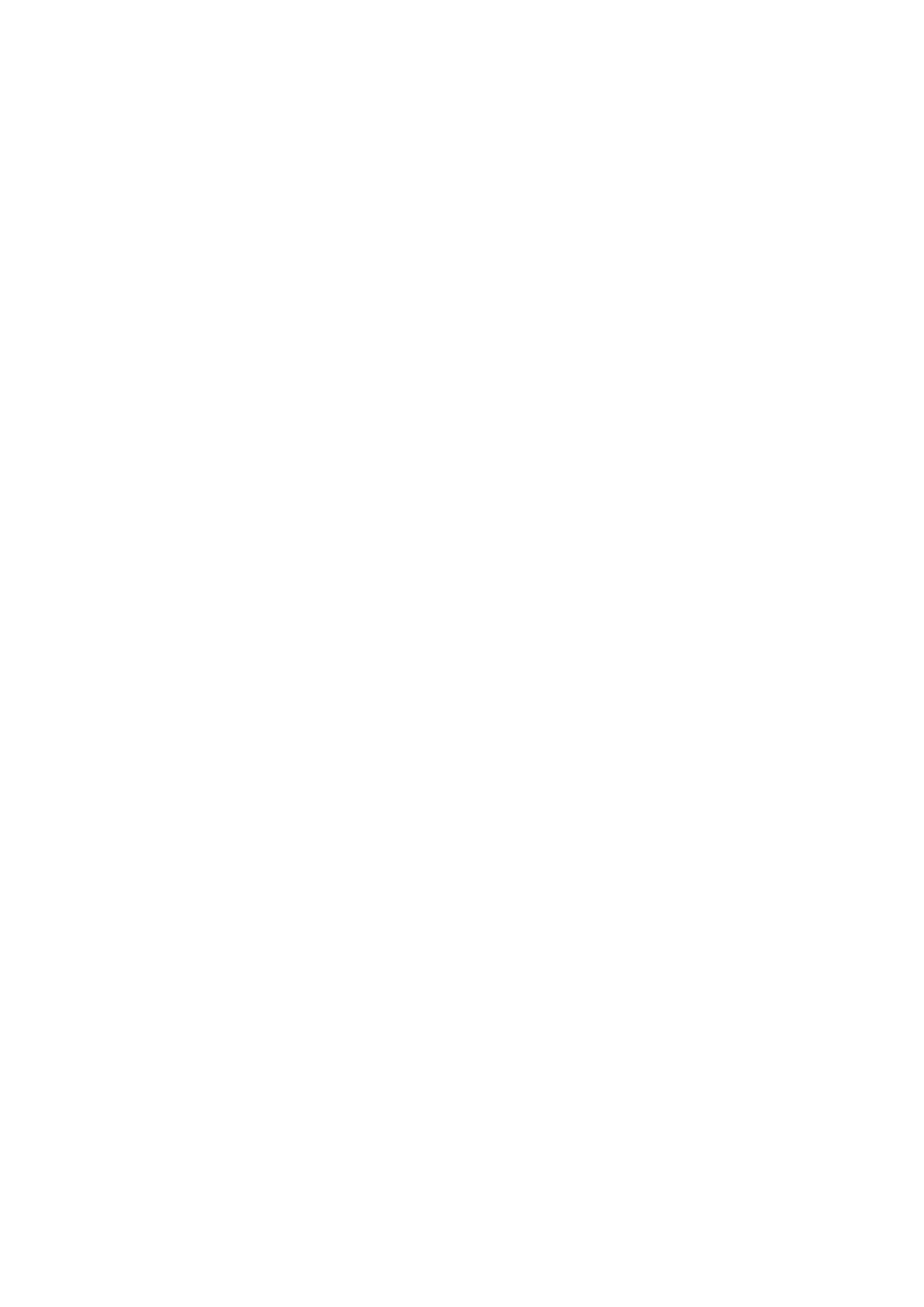# **Table of Contents**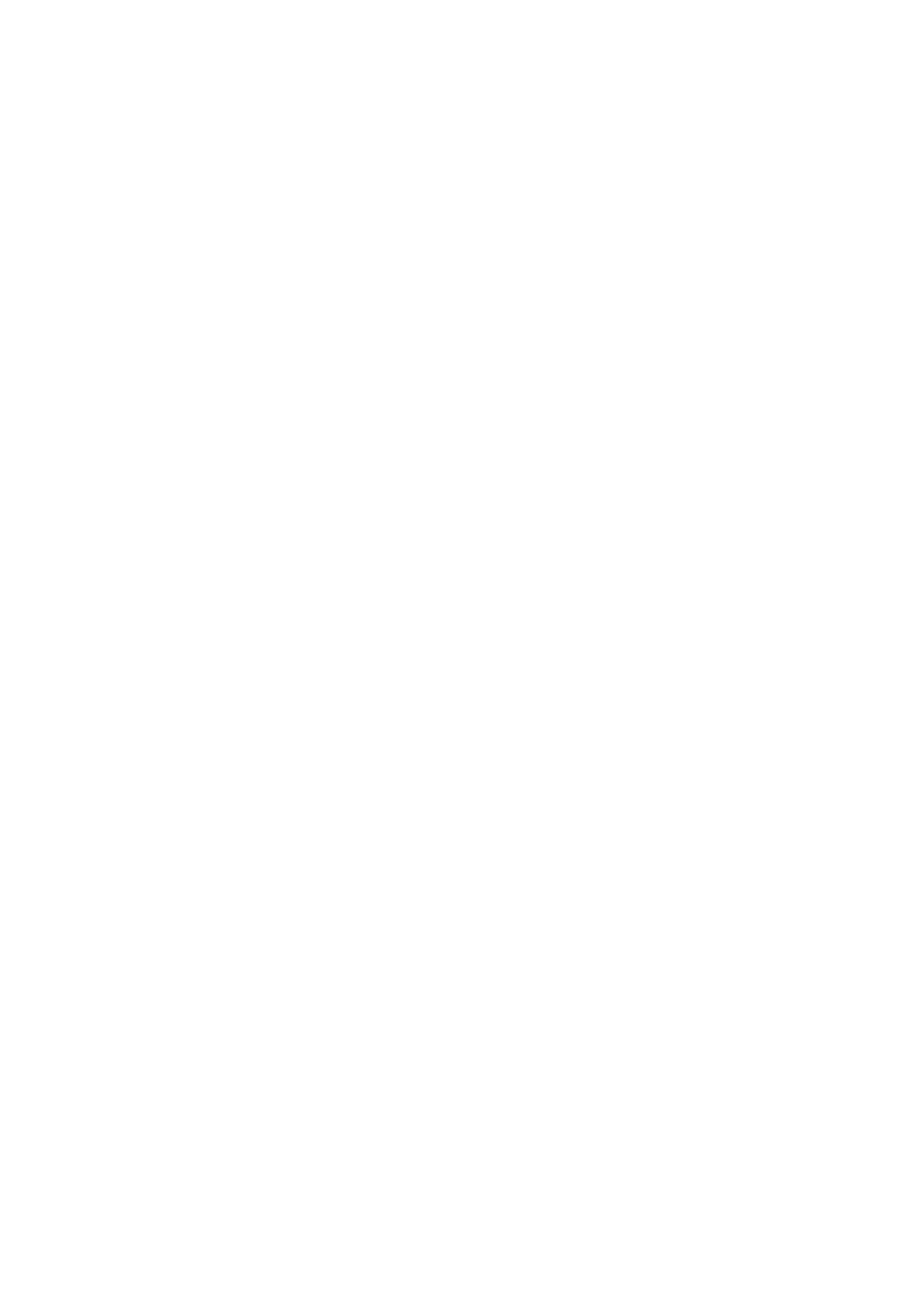# <span id="page-4-0"></span>**Introduction**

#### **Welcome to today's farm walk**

The topics that we are be discussing at today's farm walk are:

- Polytunnel growing
- Green manures
- Fieldscale vegetable production
- Organic weed control
- Nature on organic farms
- Undersowing crop experiment
- Routes to market
- Organic certification
- DAFM organic sector supports

# <span id="page-4-1"></span>**Farming Background**

In 2005, Kenneth Keavey and his wife Jenny returned from working abroad with the idea of setting up their own organic horticulture business. The business started by growing vegetables on a small plot on the family farm. After a 2 year inconversion period which began in 2004, full organic status was achieved in 2006. By then, there was 0.25 acre of organic fieldscale vegetables which increased to 1 acre and  $100m^2$  of polytunnels in 2007.

The production area has continued to grow with 5 acres of fieldscale vegetables and 3 polytunnels added in 2009. Another 3 acres and 2 more tunnels were added in 2010. Today, approx. 18 acres are used for fieldscale vegetable and polytunnel production, including 2.5 acres which is under green manure (red clover).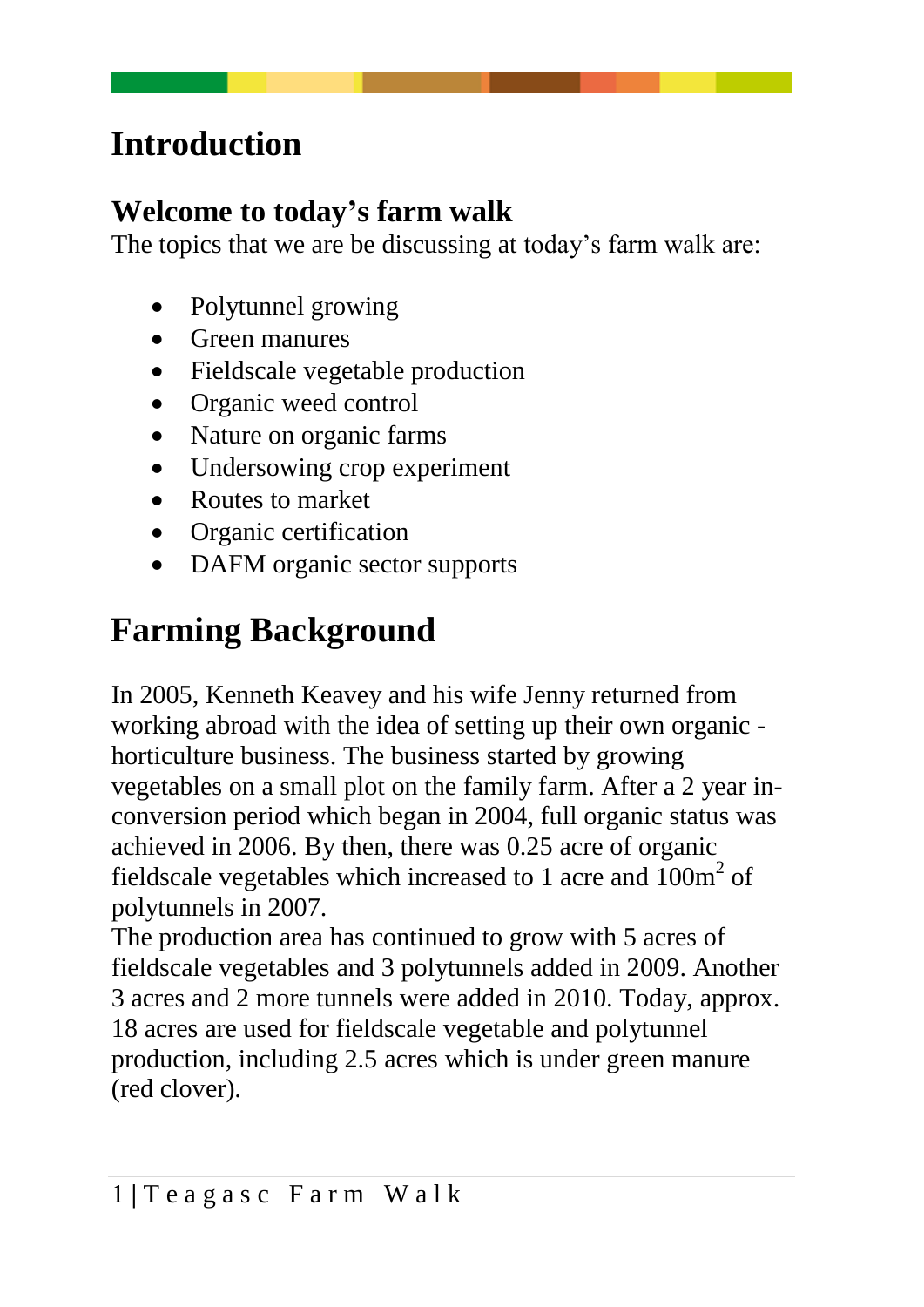## **Acearge for all crop types**

*Table 1- Crop Acerages*

| <b>Crop type</b>   | Area (acerage)                                                                              |
|--------------------|---------------------------------------------------------------------------------------------|
| Fieldscale Veg     | 13 acres                                                                                    |
| Polytunnels        | 1 acre (6 tunnels)                                                                          |
| Fruit Area/orchard | $0.25$ acre                                                                                 |
| Green Manure area  | 2.5 acres                                                                                   |
| Other areas        | 5.5 acres<br>(including 1 acre<br>buildings, 2.75 acres<br>habitat, 1.8 acres<br>woodland.) |
|                    | 22.3 acres                                                                                  |

## **General Rotation Design**

| 1. WU VV 20        |                          |
|--------------------|--------------------------|
| <b>Polytunnels</b> | <b>Fieldscale</b>        |
| Tomatoes           | <b>Green Manure</b>      |
| Salad/lettuce      | Potatoes                 |
| Scallions          | Carrots/parsnip/celeriac |
|                    | (umbelliferae)           |
| Celery             | <b>Brassicas</b>         |
| Cucumbers          | Alliums/other            |

*Table 2 – Rotation Design \**

\* Kenneth endeavours to stick with the above rotation. There is no exact blueprint and the rotation can vary depending on various factors, especially market demand. Tomatoes and cucumbers are never gorwn in the same space for two years in a row.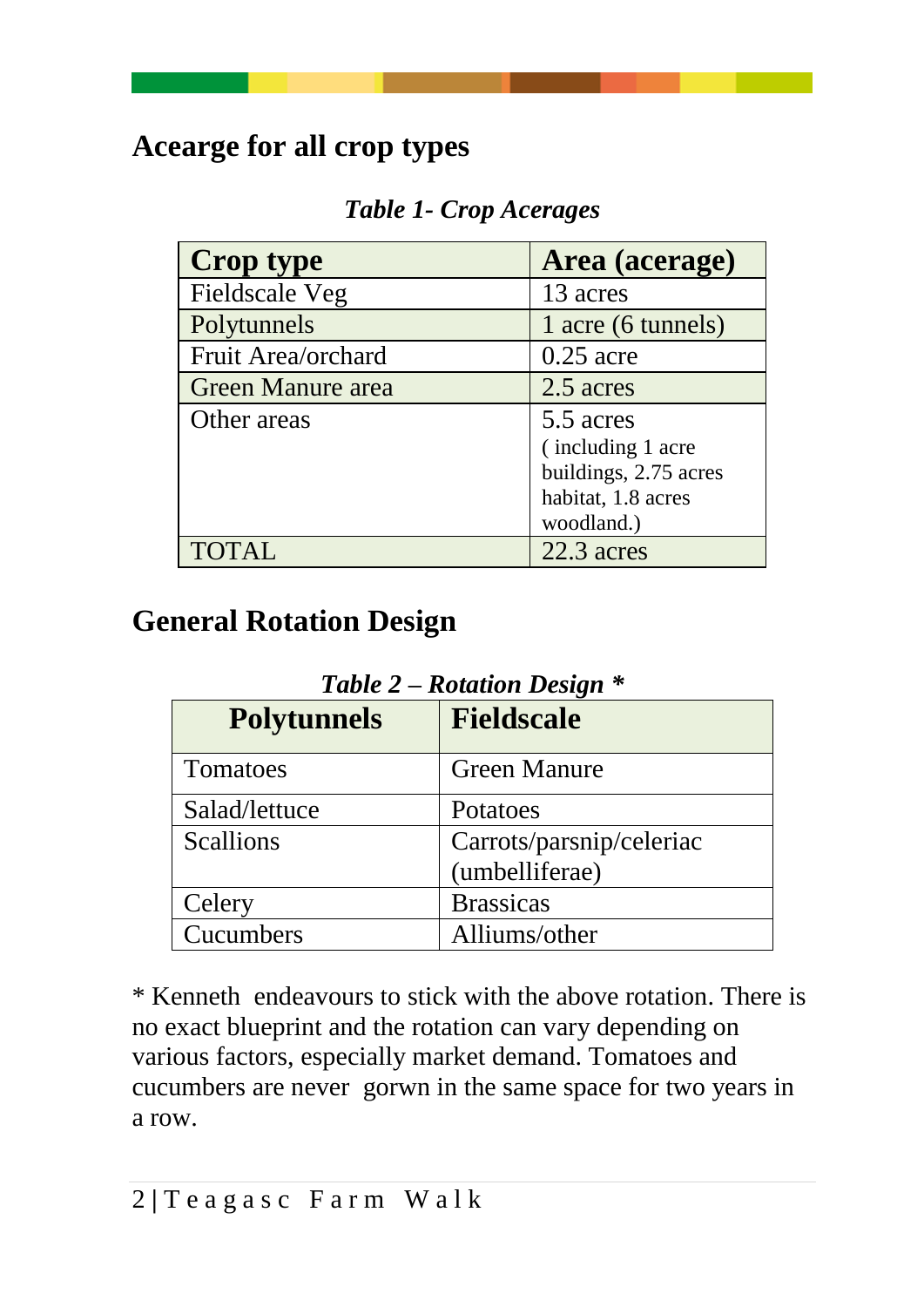## **List of Fieldscale Vegetables, Acerage and Varieties**

| <b>Vegetable</b>  | <b>Acerage</b>  | <b>Varieties</b>       |
|-------------------|-----------------|------------------------|
| Field 1           |                 |                        |
| <b>Red Clover</b> | 2.5 acres       | <b>Red Clover</b>      |
|                   |                 | (Merriot)              |
|                   |                 | Perennial              |
|                   |                 | Ryegrass               |
| Field 2           |                 |                        |
| <b>Alliums</b>    | 2.5 acres       | Krypton                |
|                   |                 | (Sept-Oct Harvest)     |
|                   |                 | <b>Belton</b>          |
|                   |                 | (Oct-Dec)              |
|                   |                 | Kenton                 |
|                   |                 | (Dec-Apr)              |
|                   |                 | Triton                 |
|                   |                 | (small, late leeks for |
|                   |                 | Apr - June harvest)    |
|                   |                 | Caraflex               |
| Field 3           |                 |                        |
| <b>Brassicas</b>  | 3.0 Acres       | Kale Red Green         |
| <b>Carrots</b>    | (only 1.5 acres | <b>Black</b>           |
|                   | currently under | Napoli (early)         |
|                   | cultivation)    |                        |
|                   |                 |                        |
| <b>Perpetual</b>  |                 | Boro F1 and            |
| spinach           |                 | Pablo F1               |
| <b>Beetroot</b>   |                 |                        |

#### *Table 3 - Fieldscale Vegetable Types*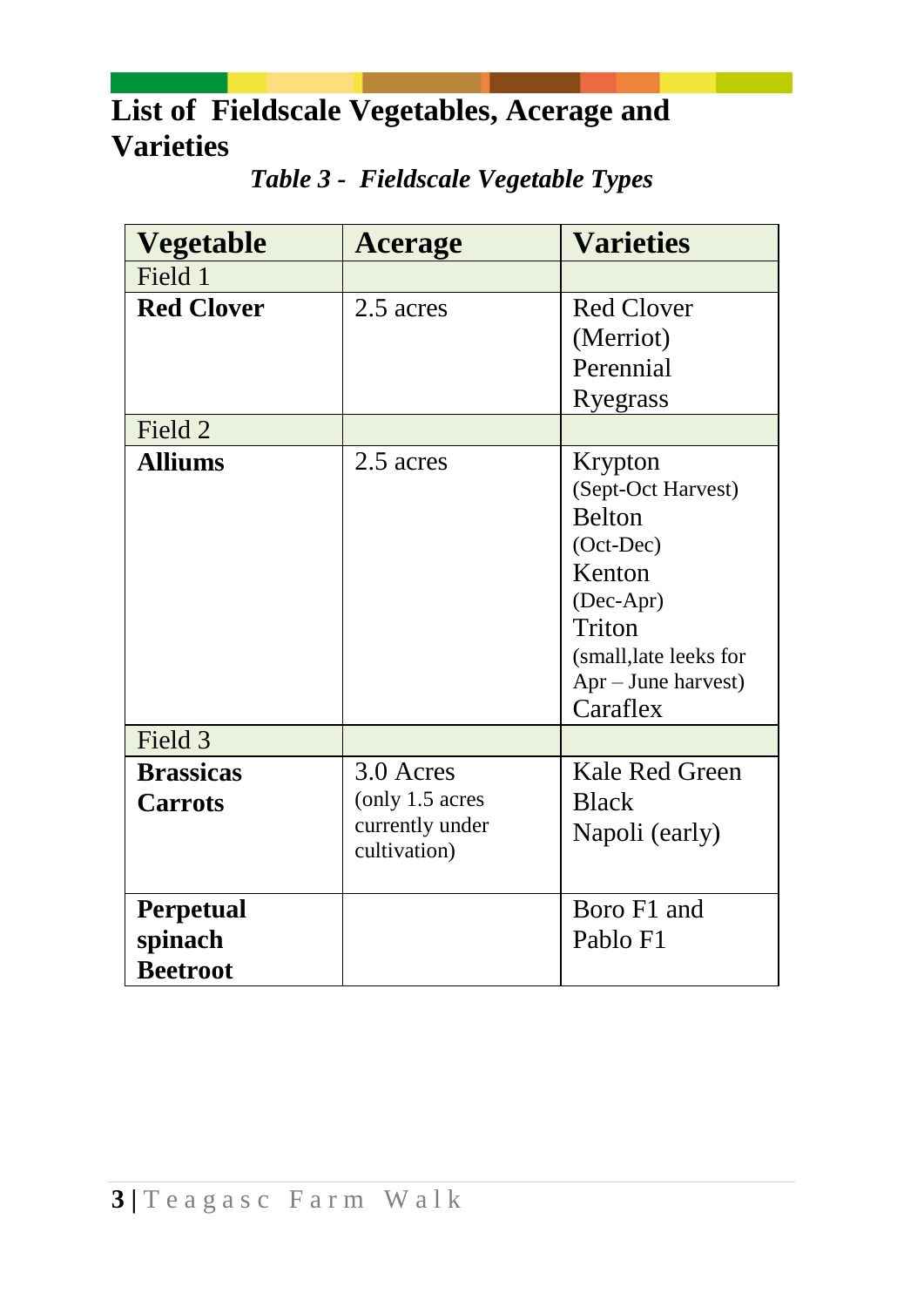| Vegetable              | <b>Acerage</b>       | <b>Varieties</b>         |
|------------------------|----------------------|--------------------------|
| Field 4                |                      |                          |
| <b>Brassicas</b>       | 4.0 acres            | Famossa                  |
|                        |                      | Cantessa                 |
|                        |                      | Paressa                  |
|                        |                      | Wintessa                 |
|                        |                      | Duncan                   |
|                        |                      | Calabrese                |
|                        |                      | Partnenon and            |
|                        |                      | Monaco                   |
|                        |                      | Romanesco                |
|                        |                      | <b>Sprouting Brocoli</b> |
|                        |                      | Swede, Magres            |
| Spring cabbage         | $0.5$ acres          | Duncan F1                |
|                        | (cleared at present) |                          |
| Field 5                |                      |                          |
| Parsnip                | $0.5$ acres          | Javelin F1 (main         |
|                        |                      | crop)                    |
|                        |                      | Polar (early)            |
| Carrot                 | 1.5 acres            |                          |
| Beetroot/salad/lettuce | $1.0$ acres          |                          |
| Celeriac               |                      |                          |
| Potato                 | 1.5 acres            | Orla                     |

*Table 3 - Fieldscale Vegetable Types*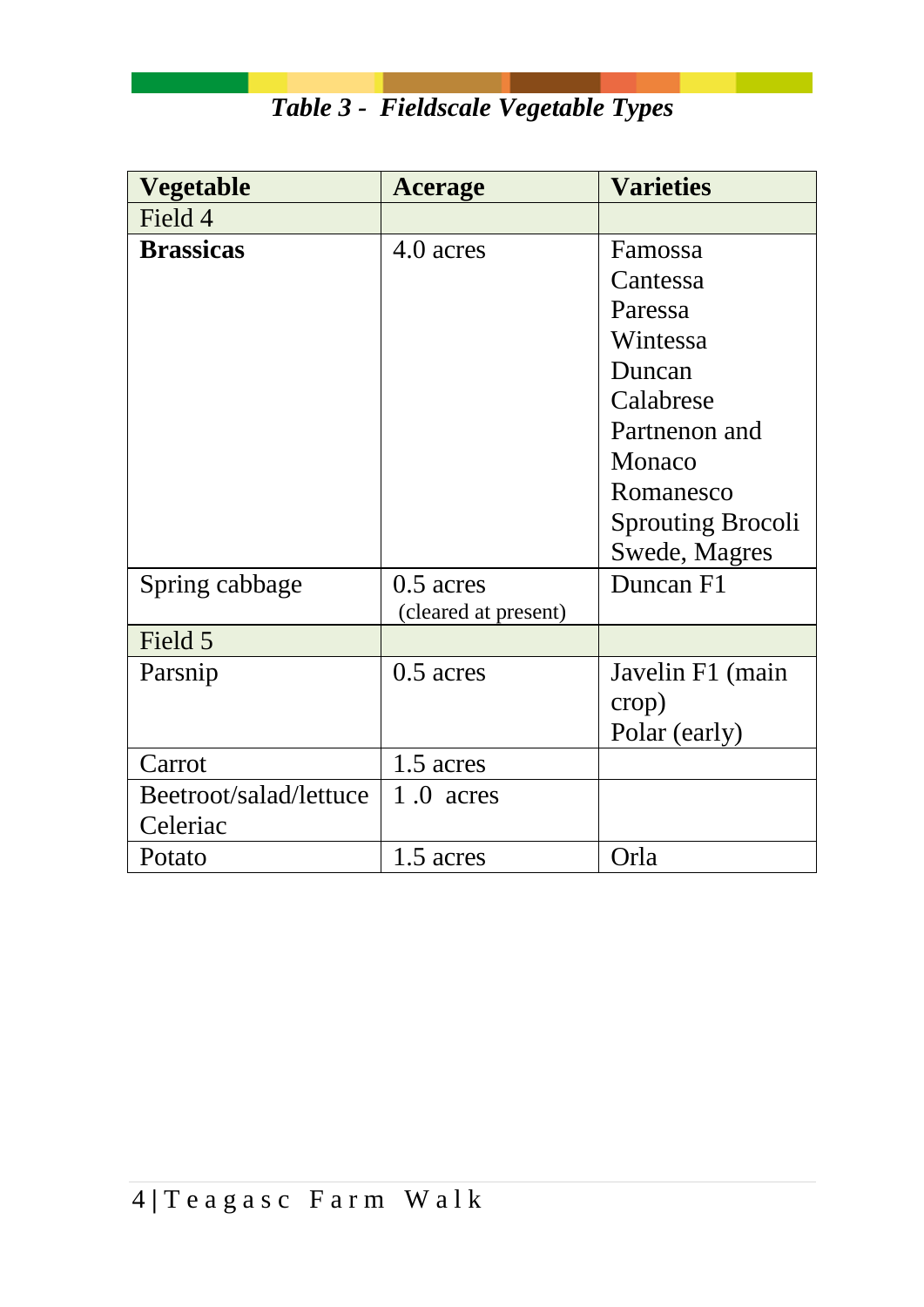| Apple trees sown in 2014  |                   |
|---------------------------|-------------------|
| C.S Cavan Sugarcane       | Dessert x 3 trees |
| <b>B.B Bloody Butcher</b> | Dual x 2          |
| K.C. - Keegan's Crab      | Dual x 1          |
| G.B. - Gibbon's Russet    | Dessert x 3       |
| R.N.P.- Ross Non Pareil   | Dessert x 3       |
| E. - Elstar               | Dessert x 4       |
| D. - Discovery            | Dessert x 2       |
| K. - Katja                | Dessert x 3       |

#### *Table 4 - Fruit Tree Acerage and Varieties*

#### *Table 5 - Polytunnel Crops*

| <b>Vegetable type</b> | <b>Varieties</b> |
|-----------------------|------------------|
| Tomatoes              | Sakura F1        |
| Cucumber              | Styx F1          |
| Celery                | Victoria         |
| Lettuce               | Analena          |
|                       | <b>Brighton</b>  |
|                       | Lunix            |
|                       | Sadawi           |
|                       | Hardy            |
| Wild Rocket           |                  |
| <b>Flat Parsley</b>   |                  |

# <span id="page-8-0"></span>**Weed Control Techniques on the Farm**

- Mechanical steerage-hoe, intra-rotovator, hydraulic disc-weeder, "magic weeder".
- Flame-weeder
- Hand-weeding
- Swing-hoes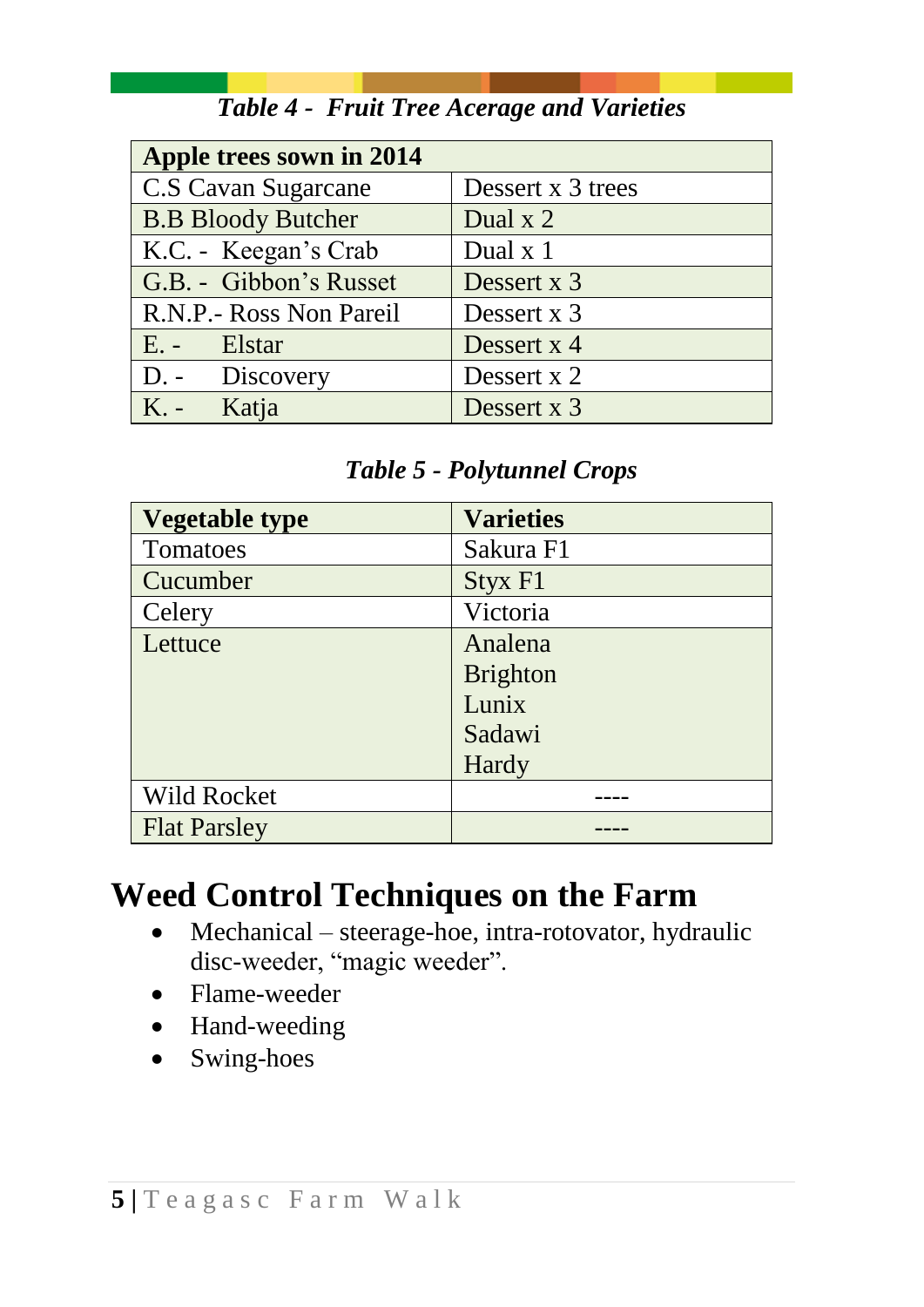# <span id="page-9-0"></span>**Nutrients for Crop Growth on the Farm**

- Compost from waste vegetables from the farm.
- Chicken manure from certified organic chicken houses, 90t used in 2014. Also 90t was used in 2015.
- Commercial products: Law's high N, Activit, Greenvale - for N.P.K., Vinasse foliar feed - for N.P.K., seaweed foliar feed, solubor - for Boron, epsoms salts-for Magnesium.
- Nitrogen (N) from red clover green manure and from clover under sown at brassicas.

### **Organic Chicken Manure**

#### *Fig 1 – The value of Organic Chicken Manure*





6 **|** T e a g a s c F a r m W a l k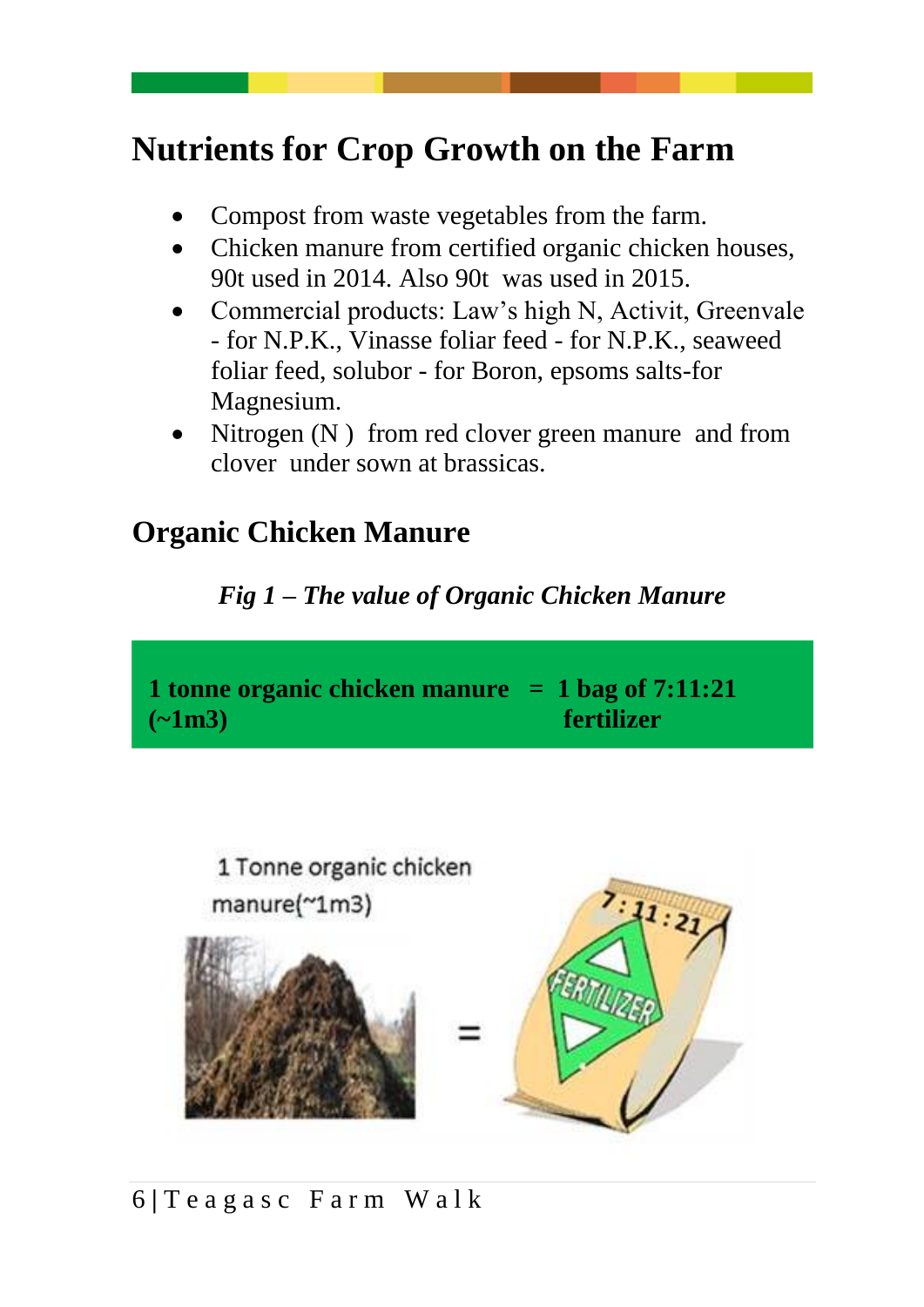# <span id="page-10-0"></span>**Pest Control Techniques on the Farm**

Fleece for cabbage root fly, carrot fly, caterpillers and pidgeons, Pyrethrum insecticide polytunnel use only.

Serenade fungicide for blight and rusts, bluestone and washing soda for blight.

## <span id="page-10-1"></span>**Description of the Business Labour**

| Number of full time employees |  |
|-------------------------------|--|
| Number of part time employees |  |
| Number of Job bridge interns  |  |

#### **Routes to Market**

Greenearth Organics have four main market outlets:

**A home delivery 'box scheme' service** to 300 home delivery customers in Galway, Mayo, Clare and Limerick every week and an increasing proportion of national deliveries. Go to www.greenearthorganics.ie to choose one of the 10 pre packed boxes that are available to purchase online.

**The retail Sector:**Greenearth Organics supply 13 supermarkets with fully bar-coded pre-packed produce. Also, Greenearth Organics supply many of Galway's best restaurants and other independent retailers.

**Farmers' Market:** Moycullen Market,Co Galway every Friday 12pm to 7pm (Summer) and 12pm to 6pm (Winter).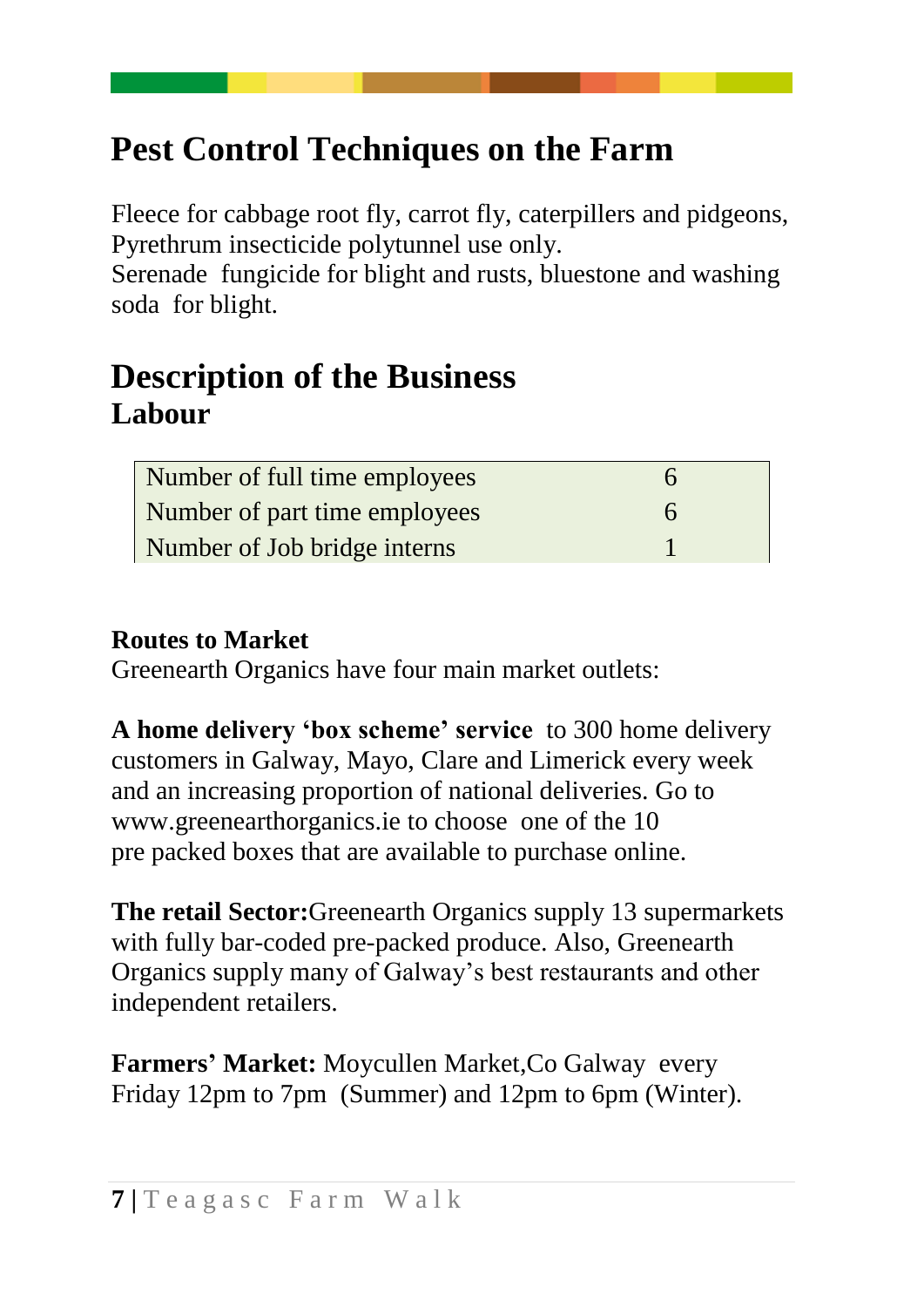**On-Farm Shop:**There is a farm shop on the premises every Wednesday 2pm to 7pm.

## **Market Challenges Addressed**

During 2010, Greenearth Organics saw a 21% fall in sales and were close to becoming an unviable business. A variety of actions were taken to turn the business around.These included: working on getting fresher, quality produce to customers, improving on customer service and supplying supermarkets. As a result, sales grew by 25% in 2011 and 47% in 2012. Sales for 2015 are currently predicted to increase 25% compared to 2014.

## **Market Value Sales Breakdown**





### **Turnover of Greenearth Organics**

Turnover from sales of produce grown, from the farm alone, in 2014 was in excess of  $\epsilon$ 220, 000.

8 **|** T e a g a s c F a r m W a l k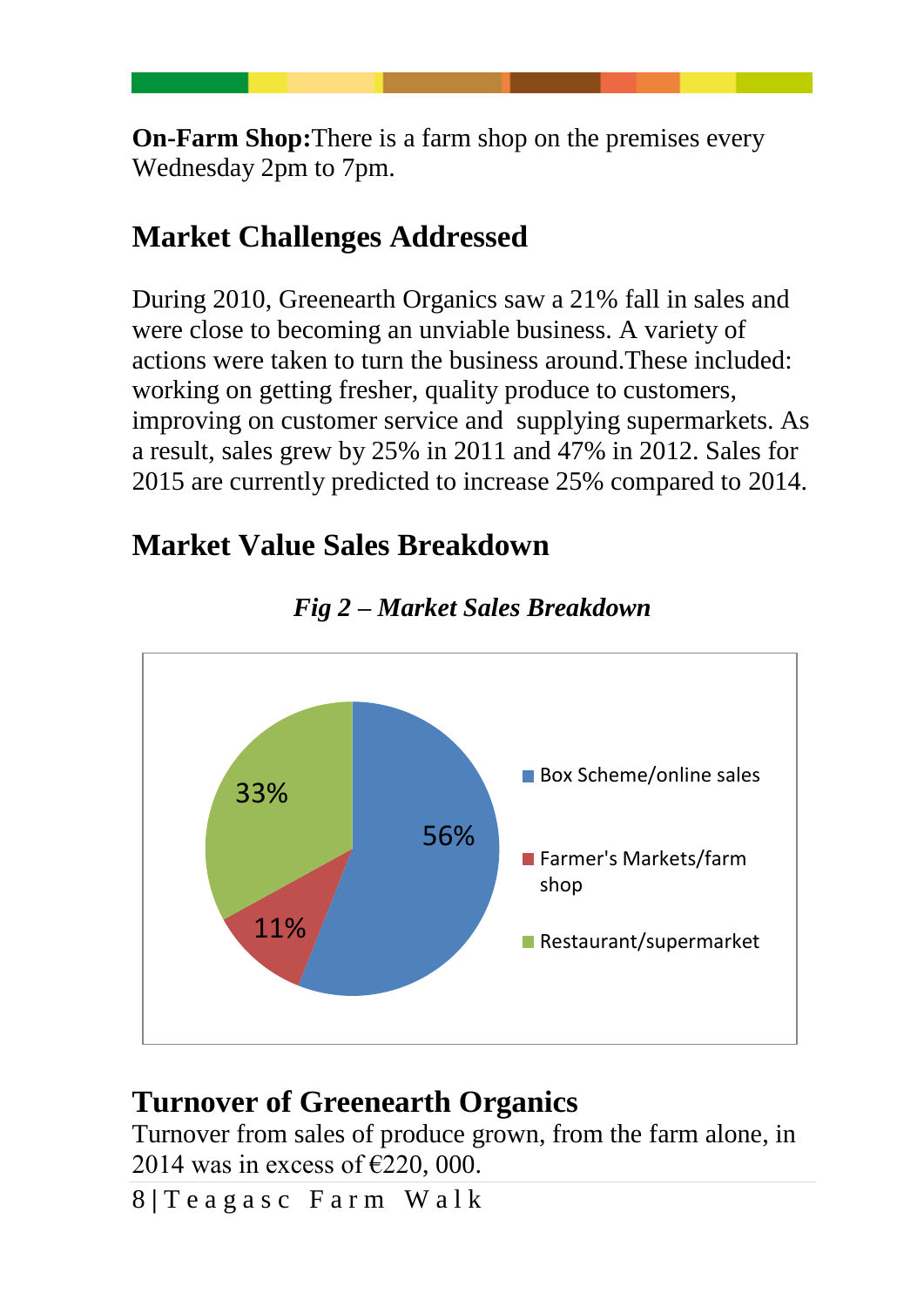## **Awards**

**Shortlisted**: 'Best Direct Organic Retailer', (Bord Bia National Organic Awards 2014).

**Finalist**: 'JFC/Teagasc/Farmers' Journal,' (Entrepreneur Awards 2014).

**Overall winner**: SCCUL 2013 (Enterprise and Innovation Award, chosen out of over 200 companies). **Category winner agriculture and food: (**SCCUL 2013). **Received** : 'One to watch award' (SCCUL 2012).

### **Key Business Milestones**

- Expanding the farm from 1 acre to nearly 8 acres and adding three further polytunnels in 2007.
- The hiring of a farm-manager to take over the day-today operation and running of the farm and the expansion of the farm to encompass all the available farm land in 2012.
- The design and implementation of a software system to track and organise all of the key information relating to our home delivery customers.
- The launch of a new second generation website in March 2013 which had an advanced online ordering system and allowed customers the option to customise the content of their boxes. It also allowed for the flexibility to charge different delivery rates and in so doing allowed the business to expand nationally.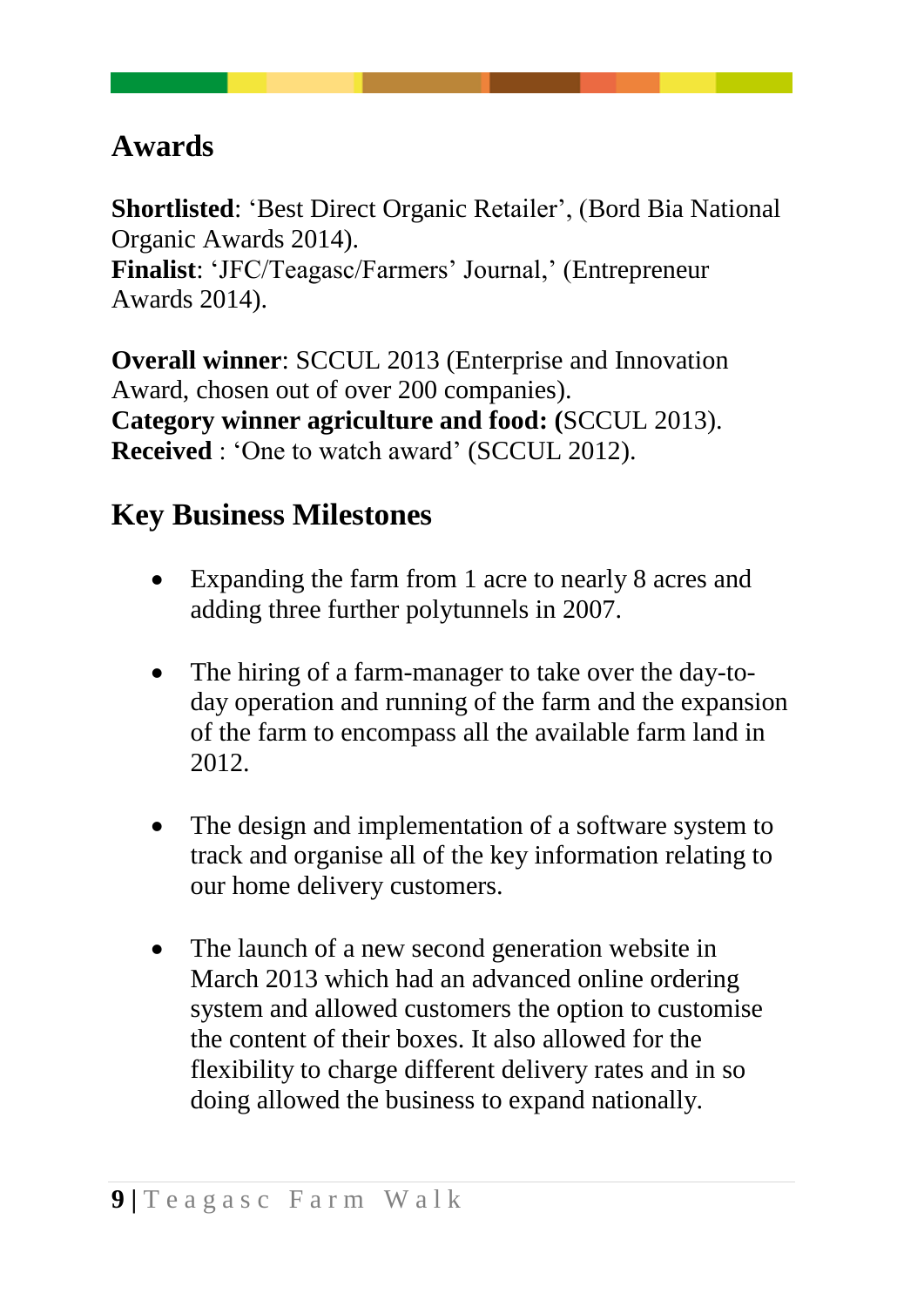## **Items for which organic grant-aid from DAFM has been granted:**

- New refrigeration equipment (2014)
- Insulation and fit-out of a new van with refrigeration equipment (2014)
- Specialised weeding machine (2012)
- Thermal label printer (2012)
- 8 cabbage root fly fleeces (2011)
- Sprayer  $(2011)$

## **Main Challenges for Greenearth Organics**

**Growing Mixed Vegetables:** Growing mixed vegetables in the West of Ireland is a risk and challenge. Greenearth Organics minimises their risk by growing crops that thrive in wet, dull conditions.Their chances of success are improved by indoor production where weather conditions can be controlled.Weed and disease control can be a significant cost. Having the available cash flow to address these issues is a

requirement for the farm.

**Labour:** Because there is so much variety involved in the job, having employees who are willing to adapt is very important. Having the required number of people when you need them also presents a challenge, especially when the weather is good and there is pressure to get a lot done.

## **Sales do not happen by accident!**

Kenneth says that unless you are operating in a "trust" market, i.e. selling at a market stall where customers know and trust you, then having a proper approach to marketing is critical.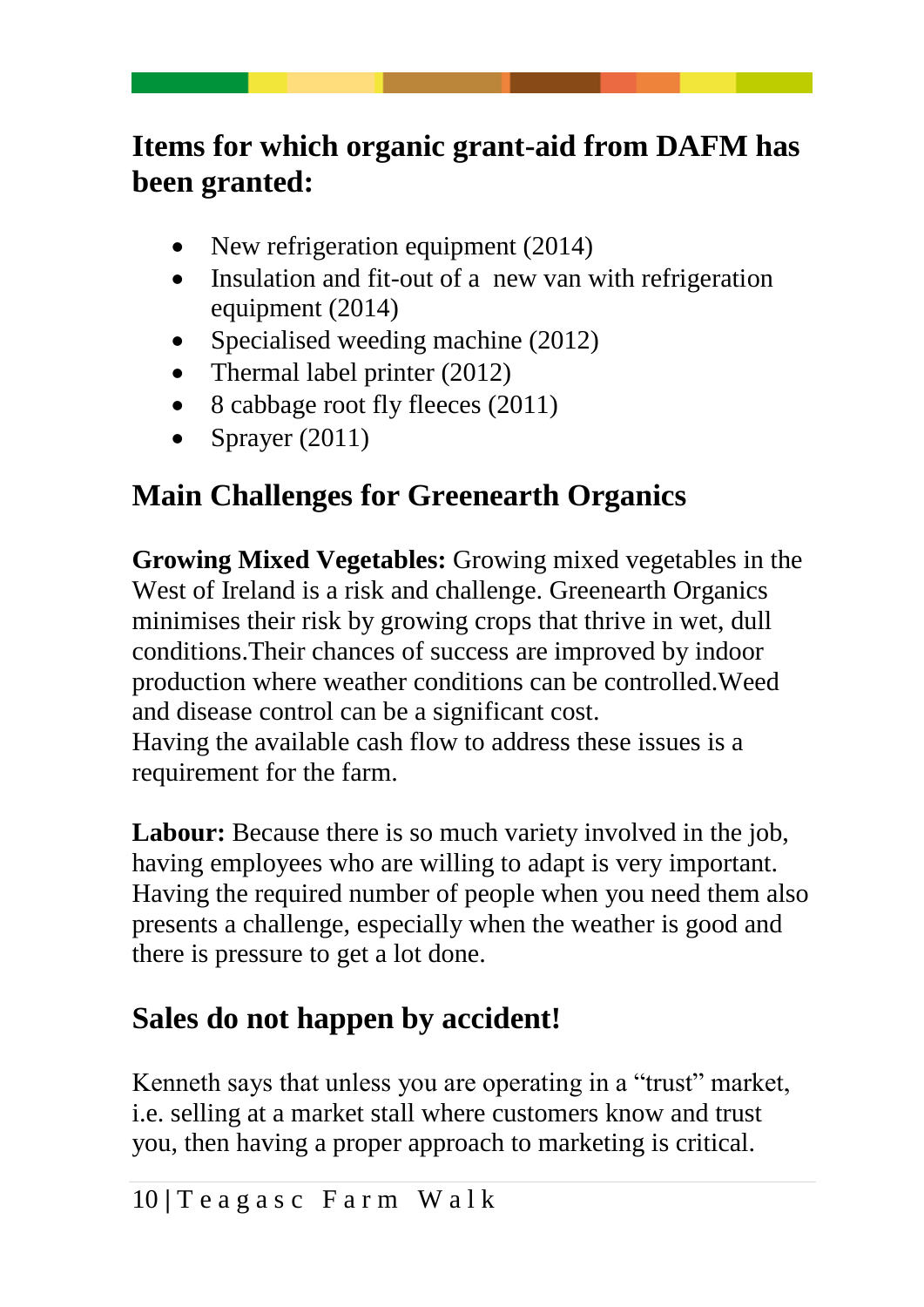Thought needs to be put into how to market and sell what is grown.This is a job in itself and requires time, thought and constant development.

# <span id="page-14-0"></span>**Main Future Plans for Greenearth Organics**

- 1. Increase production on the farm by 20% from the existing land area mainly by growing more productive crops including winter crops and polytunnel crops.
- 2. Add new crops to replace imports, especially during the off-season.
- 3. Develop further the green manure rotation to reduce farm inputs and to help reduce diseases and weed burden in the long-term.
- 4. Plant trees with bordering farms, to provide natural habitats for wild life.
- 5. Build a new 1000m2 polytunnel during 2016.
- 6. Put in place collaborative agreements with other Irish farmers to supply the business with organic crops, not produced on the farm. Develop a contract of supply with established organic growers, giving them a guaranteed market and giving the business access to local fresh good quality organic produce.
- 7. Increase sales in the Galway/Mayo area by 15%-20%.
- 8. Build a custom designed packing facility on the farm by June 2016.This will handle all vegetable processing from the farm. Currently the business is operating out of two packing sheds and needs extra facilities to ensure efficient handling of produce, including a dedicated packing area.
- 9. Increase the sales three-fold on the Limerick run.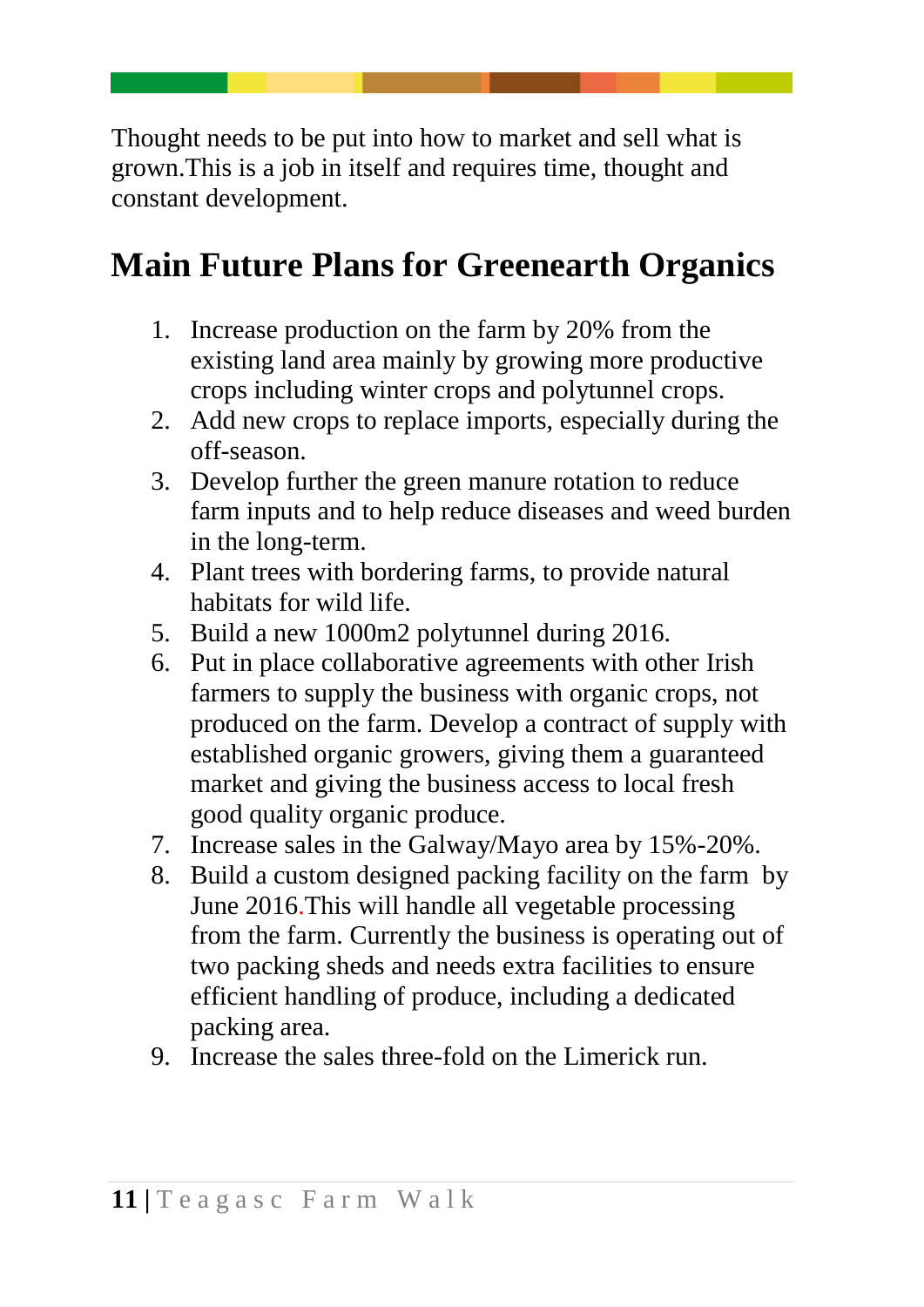- 10. Start the first franchise in Dublin city. All packing to be completed at Galway headquarters. Produce to be shipped to franchisee. Franchisee handles customers. Expected turnover from this venture after two years is €200,000.
- 11. Constant addition of other products to the online shop and box scheme offering health related products and other dried goods etc.

# <span id="page-15-0"></span>**Organic Farming in Ireland in 2012**

- 58,556 hectares of land (1.3% of UAA) Av 38 ha. 1,346 producers.
- Mainly livestock production Cattle – total herds 981, average size  $= 42$  animals. No. suckler cows  $= 13,600$ .
- No. dairy farms  $= 27$  with 1,539 cows.
- Sheep  $-410$  producers, average 80 breeding ewes Pigs – 60 producers, Poultry ~160 producers (*approx.).*
- Cereals total area 2,312 ha, 156 growers, with 62 growers of  $>$  than 10 ha.
- Horticulture ~300 growers approx., ~420 ha, with ~20 > 6 ha (approx).
- Size of Irish Organic Market =  $E105m$  (Source: Bord Bia, August 2015).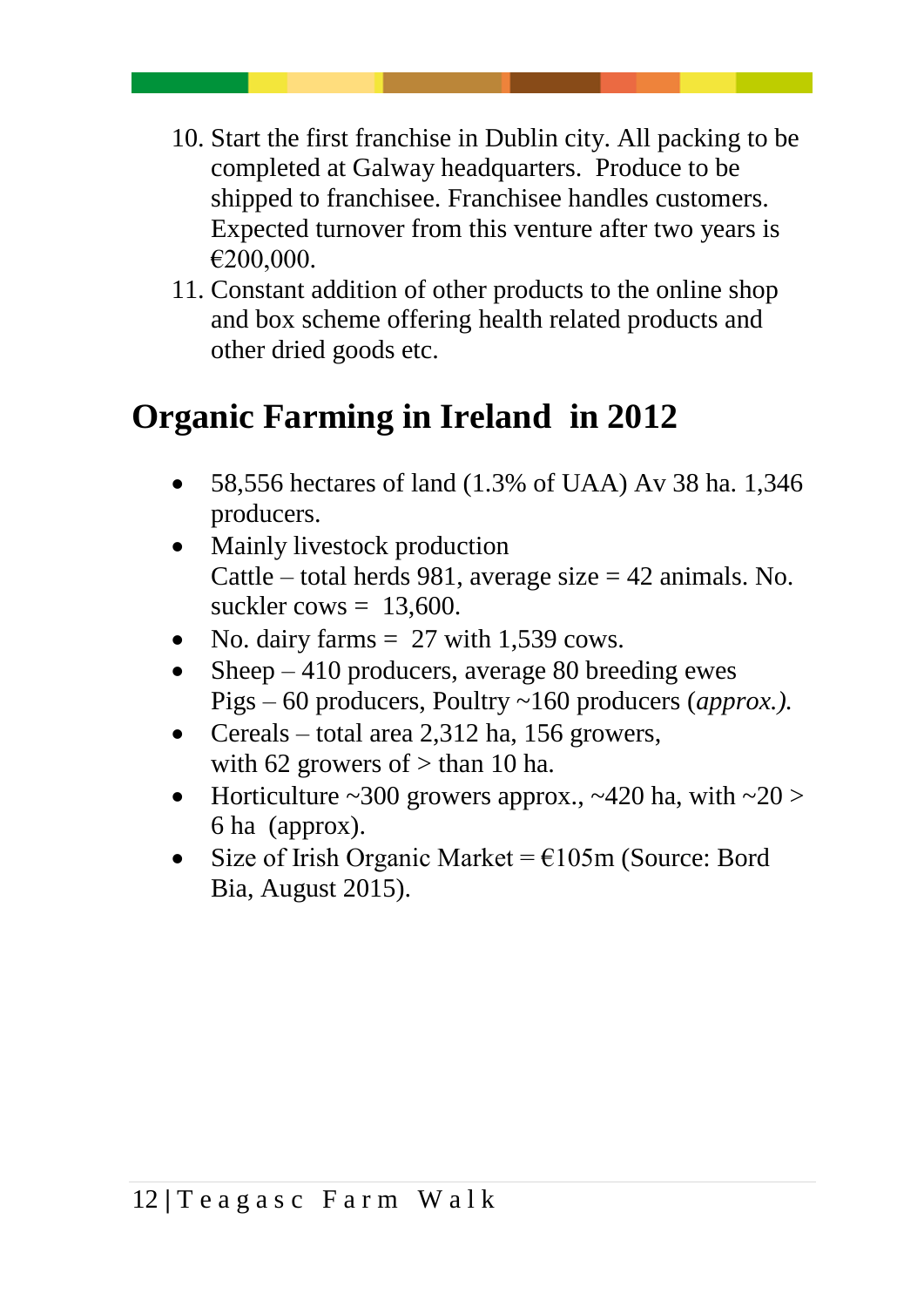### **The Distribution of Organic Farmers in Ireland 2010**

*Fig 3 – Organic Farmers in Ireland*



\* Figure 3 Reference - Apple and Cullinan ,J (2012)

**13 |** T e a g a s c F a r m W a l k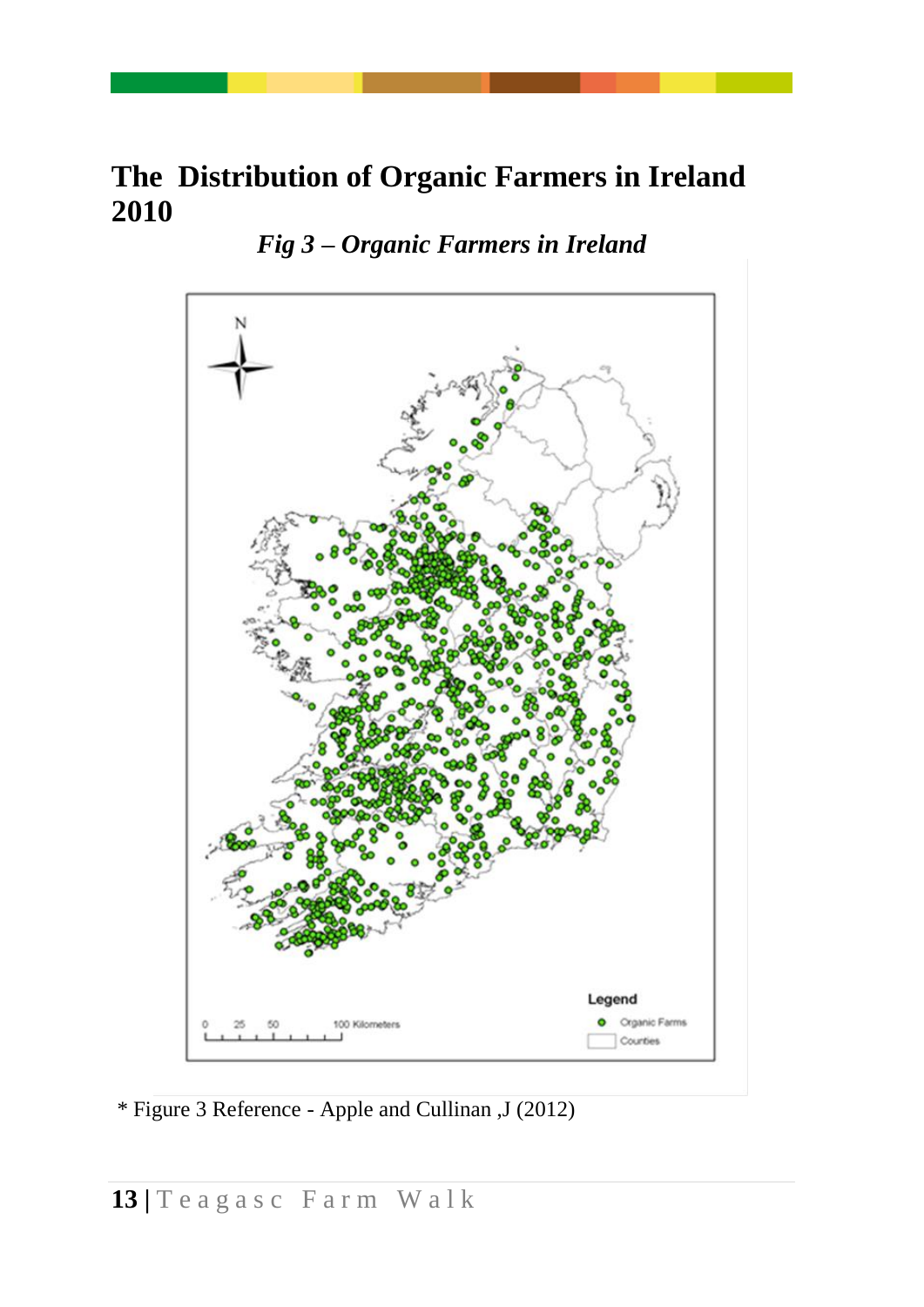# <span id="page-17-0"></span>**Organic Capital Investment Scheme**

## <span id="page-17-1"></span>**New On Farm scheme**

A standard rate of aid of 40% on investments up to a ceiling of  $\epsilon$ 80,000 (ie. can generate a grant of  $\epsilon$ 32,000 from an investmentof €80,000). For qualifying young organic farmers who meet the specific eligibility criteria, the standard rate of aid is  $60\%$  on investments up to a ceiling of  $\epsilon$ 80,000.

**How to apply and closing date:** Online applications only through [www.agfood.ie](http://www.agfood.ie/) facility. Closing date is towards end October 2015.

Full details and T&C: [http://www.agriculture.gov.ie/farmingsectors/organicfarming/or](http://www.agriculture.gov.ie/farmingsectors/organicfarming/organicsscheme/organiccapitalinvestmentschemeocis/) [ganicsscheme/organiccapitalinvestmentschemeocis/](http://www.agriculture.gov.ie/farmingsectors/organicfarming/organicsscheme/organiccapitalinvestmentschemeocis/)

**Queries:** DAFM Organic Unit, Johnstown Castle: 053 9163400.

## <span id="page-17-2"></span>**New Organic Processing Scheme**

Grant aid of up to 40% on  $\epsilon$ 1.25 million (ie. can generate a grant of  $\epsilon$ 500,000 for an investment of  $\epsilon$ 1.25 million) in facilities for the processing, preparation, grading, packing and storage of organic products with minimum level of investment in excess of €3,000.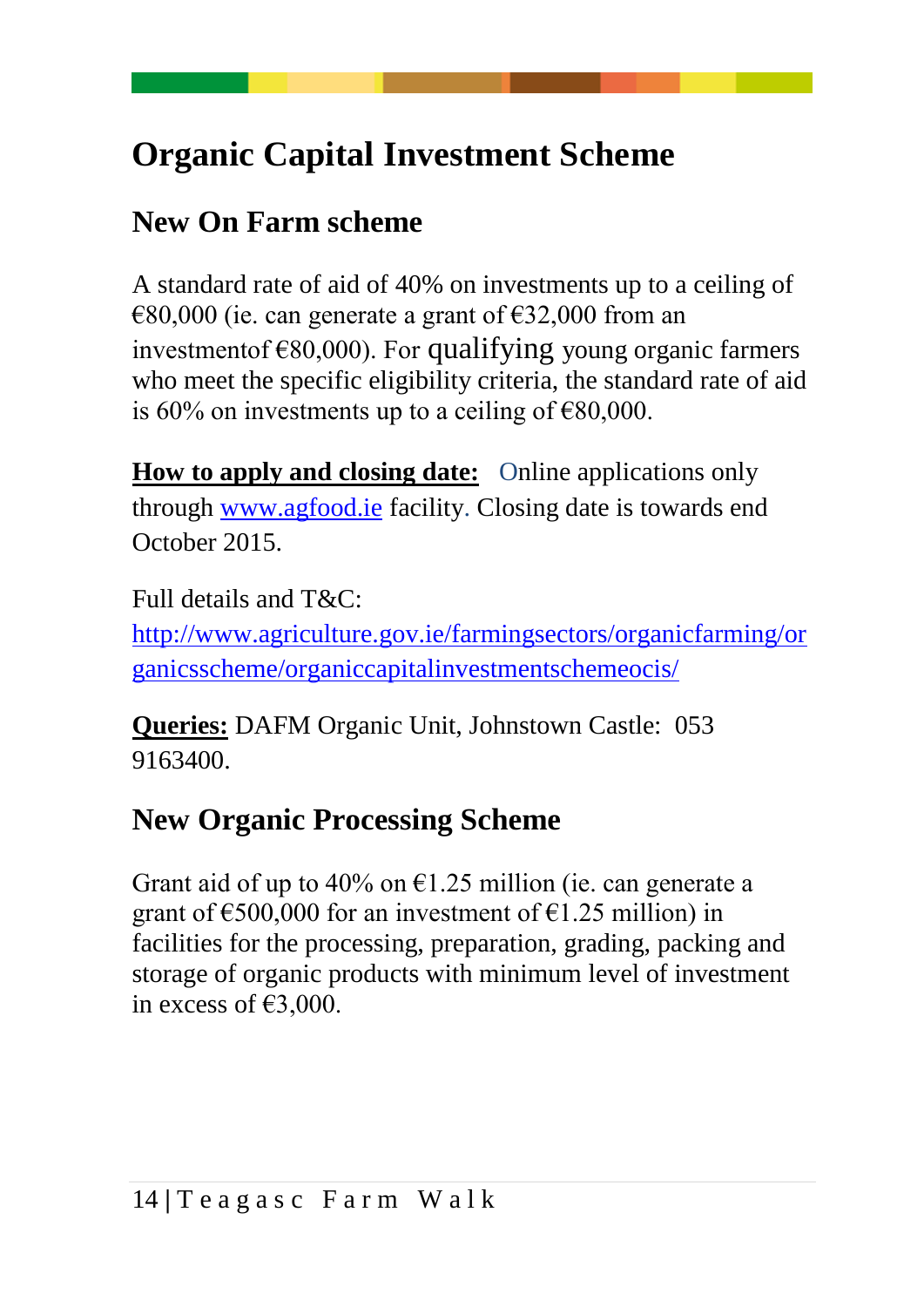**How to apply:** Copies of the terms and conditions of the new Grant Scheme, together with application forms, are available from the Organic Farming Unit, Department of Agriculture, Food and the Marine, Johnstown Castle, Wexford. Email: [organicunit@agriculture.gov.ie](mailto:organicunit@agriculture.gov.ie)

#### **More details:**

[http://www.agriculture.gov.ie/press/pressreleases/2015/august/ti](http://www.agriculture.gov.ie/press/pressreleases/2015/august/title,84203,en.html) [tle,84203,en.html](http://www.agriculture.gov.ie/press/pressreleases/2015/august/title,84203,en.html)

**Queries:** DAFM Organic Unit, Johnstown Castle: 053-91634

# <span id="page-18-0"></span>**Steps to successful organic conversion**

- 1. Get acquainted with the adjustments required by attending farm walk(s), talking to other organic farmers and or contacting a local advisor.
- 2. Choose an Organic Certification Body (OCB) and get an information pack.
- 3. Prepare a conversion plan and submit to OCB.
- 4. All entrants to the Organic Farming Scheme (OFS) must enter for an initial five year plus term.
- 5. Please consult DAFM website: [www.agriculture.gov.ie](http://www.agriculture.gov.ie/) for updates on a new Organic Farming Scheme.
- 6. A 25 hour 'Introduction to Organic Production' course. has to be completed by all new applicants before. acceptance into the Organic Farming Scheme.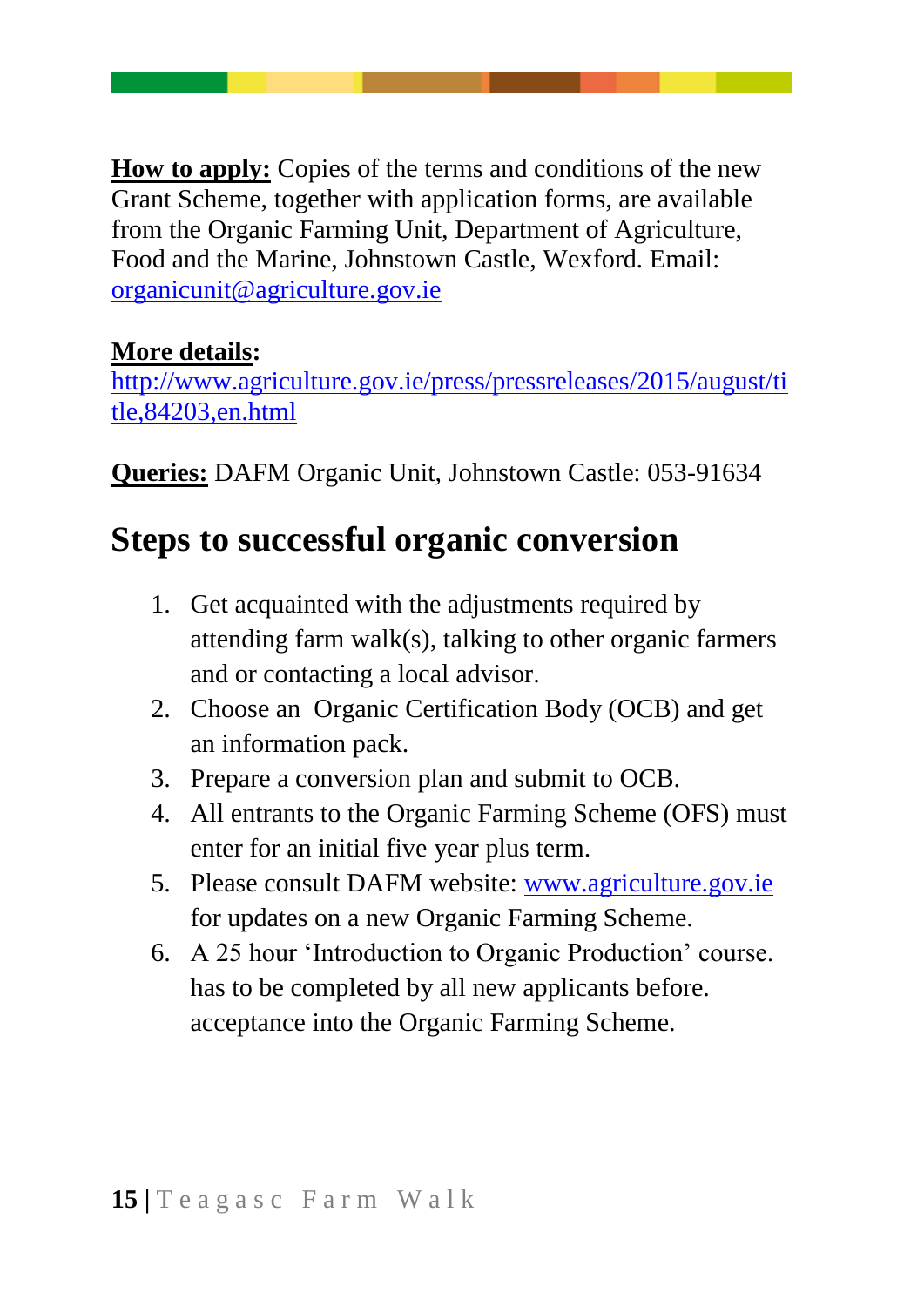



AGRICULTURE AND FOOD DEVELOPMENT AUTHORITY

# **Organic Demonstration Farm Walks**  $2015 - 2016$

A nationwide series of national organic farming open days will take place from Summer 2015 to Spring 2016.

Teagasc, the Department of Agriculture, Food and the Marine and organic organisations invite all farmers and members of the public to see organic farming in practice and to meet and speak with the producers and sector's experts.

#### **AUGUST**

Tue, 25 August | 7pm Mark Gillanders, Ballinagall, Monaghan **Beef & Cereals** 

#### **SEPTEMBER**

Tue, 1 September | 2pm Eugene Kirrane, Cullane, Claremorris, Co. Mayo **Suckler** to Beef

Fri, 11 September | 6pm George Stanley, Castlefleming, Errill, Portlaoise, Co. Laois **Sheep & Cereals** 

Wed, 16 September | 6pm Oliver Kelly, Ballinroan, Kiltegan, Co. Wicklow **Fieldscale Vegetables & Sheep** 

Wed, 30 September | 2pm Kenneth Keavey, Greenearth Organic Farm, Caherlea. arrundulla, Co. Galway **Horticulture & Direct Sales** 

#### **OCTOBER**

Tue, 20 October | 2pm John Curran, Moyreghan, Fordstown, Navan, Co. Meath **Beef & Sheep** 

#### **NOVEMBER**

Wed, 4 November | 2pm Joe Menton, Menton's Organic Farm, Banagher, Co. Offaly Poultry, Pigs, Cattle, Sheep & **Direct Sales** 

Wed, 11 November | 2pm Grennan's Organic Farm, Lismoyney, Clara, Co. Offaly Dairying

#### **JANUARY 2016**

Wed, 20 January 2016 | 2pm Ken Gill, Ballydermot House, Clonbullogue, Co. Offaly Suckler to Beef

> Agriculture. **Food and the Marine** mhaíochta œ **Bia agus Mara**

#### **MARCH 2016**

Thur, 10 March 2016 | 11am John Purcell, Ross, Golden, Co. Tipperary Beef

#### APRIL 2016

Tue, 26 April 2016 | 2pm Rory Magorrian, Kildinan Farm, Ballyhooly, Co. Cork. Horticulture, Salads, Poultry & Direct Sales

#### **MAY 2016**

Tue, 3 May 2016 | 6pm Stuart & Jean Kingston, Upper Forrest Farm, Farranes, Co. Cork Cereals, Potatoes & Beef

teagasc.ie

#### 16 | Teagasc Farm Walk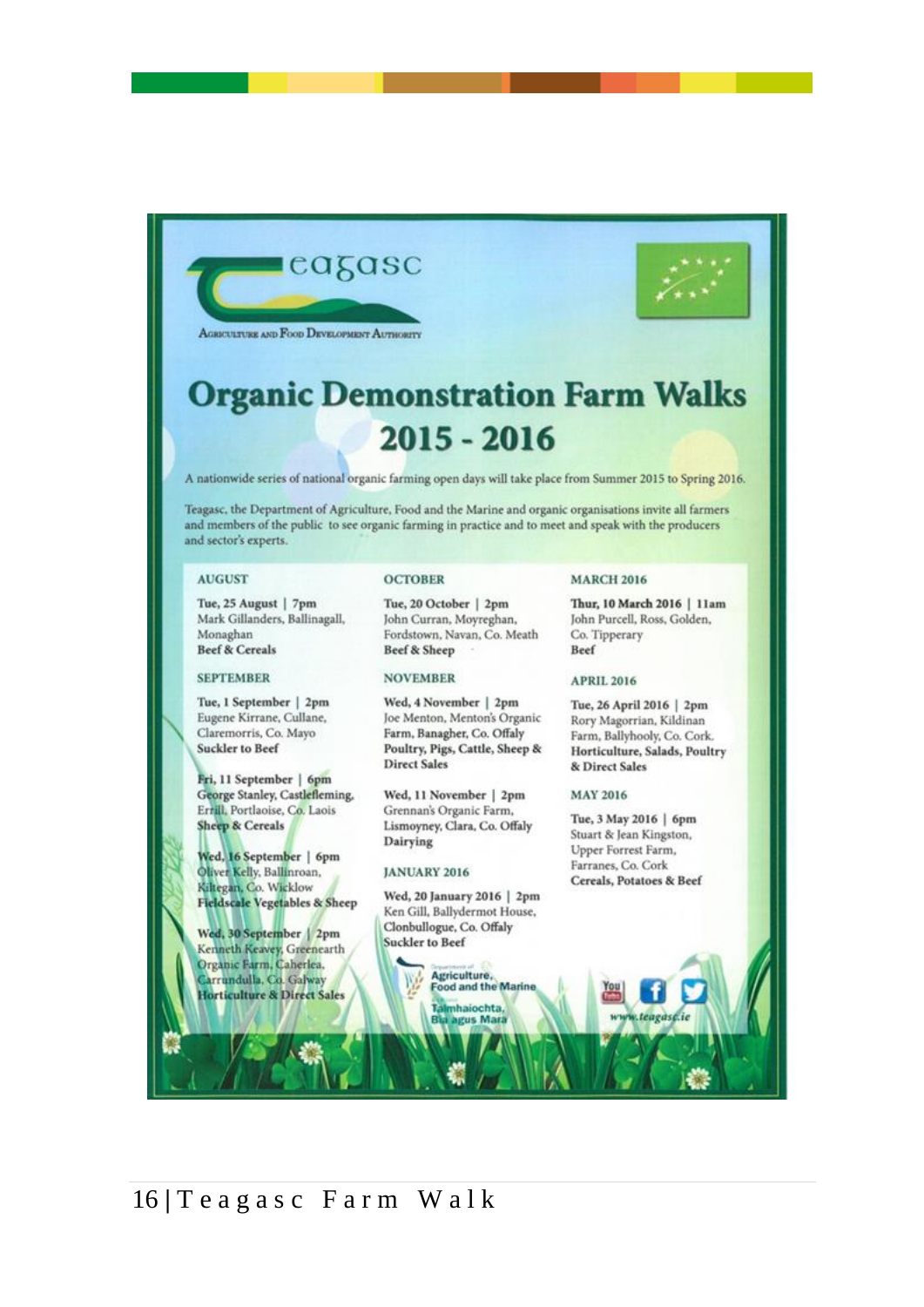

# <span id="page-20-0"></span>**Organic Certification in Ireland**

A major factor that distinguishes organic farming from other approaches to sustainable farming is the existence of internationally acknowledged standards and certification procedures. The standards for organic production within the European Union are defined and enshrined in law by Council Regulation EC 834/2007 as amended.

In Ireland the Department of Agriculture, Food and the Marine is the competent authority (i.e. - the Department's Organic Unit is based at Johnstown Castle Estate Wexford) for regulating the organic sector and ensuring that the obligations and requirements of Council Regulation (EC) No. 834/2007 as amended and adhered to.

The Organic Unit of the Department of Agriculture, Food and the Marine have designated Official Certification Bodies whose role is to certify organic producers, farmers and processors through and inspection process of each individual's unit or farm. Further information can be sourced from these organic certification bodies:

#### **IOFGA (Irish Organic Farmers and Growers Association)**

16A InishCarraig, Golden Island, Athlone Tel: 090 6433680 www.iofga .org

#### **Organic Trust**

2 Vernon Avenue, Clontarf, Dublin 3 Tel: 01 8530271 [www.organic](http://www.organic/) trust .ie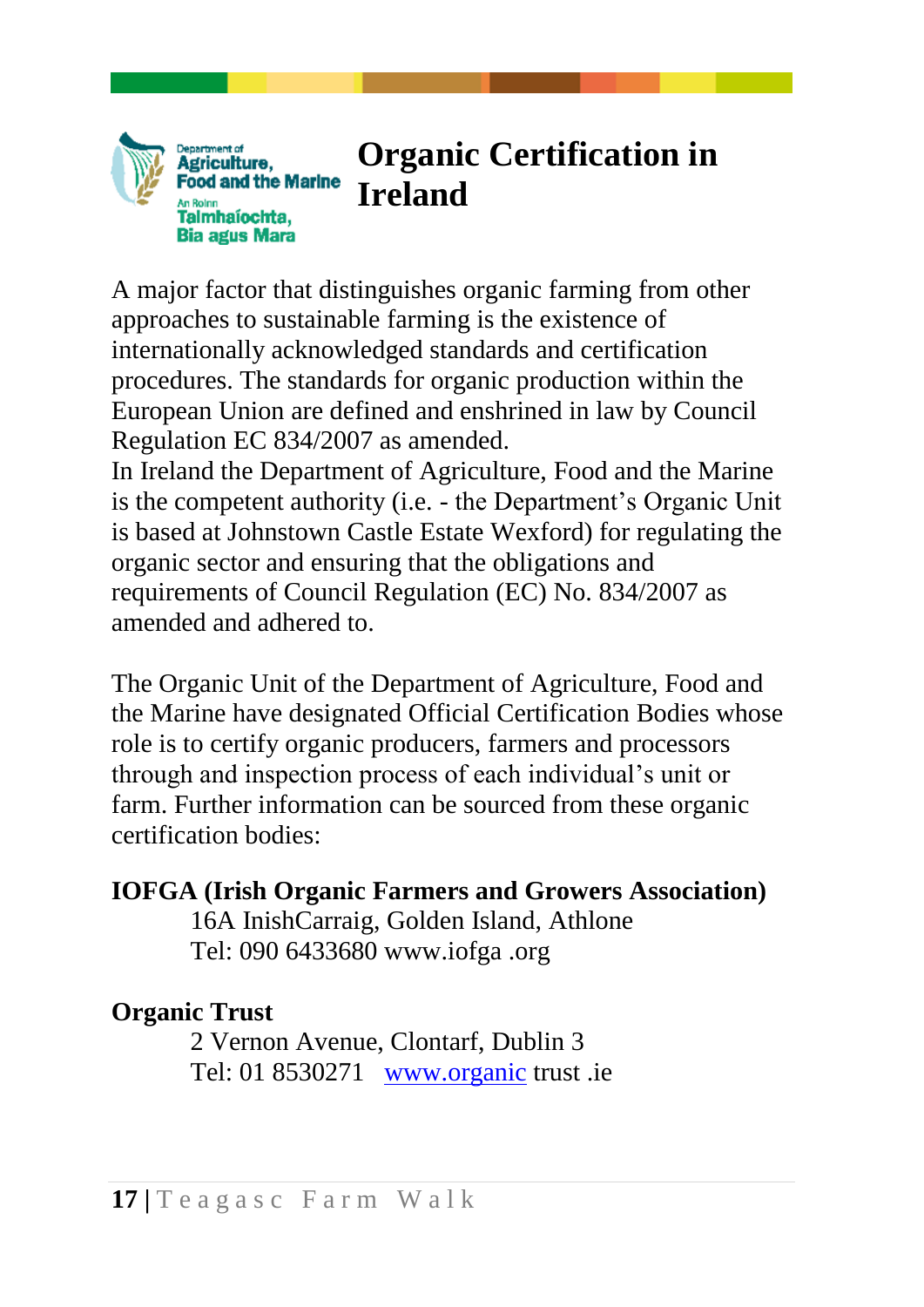### **Additional Organic certification bodies:**

#### **Demeter**

40/11 Woodhall Rd, Edinburgh EH13 ODU Scotland .UK. 00 44 131 4781201. www.demeter.net

#### **Institute of Marketecology (IMO),**

4 Lough Owel Village, Tullaghan, Mullingar, Co Westmeath Mob: (087) 2517291

#### **Global Trust Certificate Ltd.**

3<sup>rd</sup> floor, Block 3, Quayside Business Park, Mill Street, Dundalk, Co Louth. Phone no: (042) 9320912 Fax no: (042) 9386864 email [info@gtcert.com](mailto:info@gtcert.com)

#### **BDA Certification- Organic and Demeter**

The Painswick Inn Project, Gloucester, Gloucestershire, GLS 1QS, United Kingdom. Phone: 0044 1453 766 296 Fax: 00441453 759501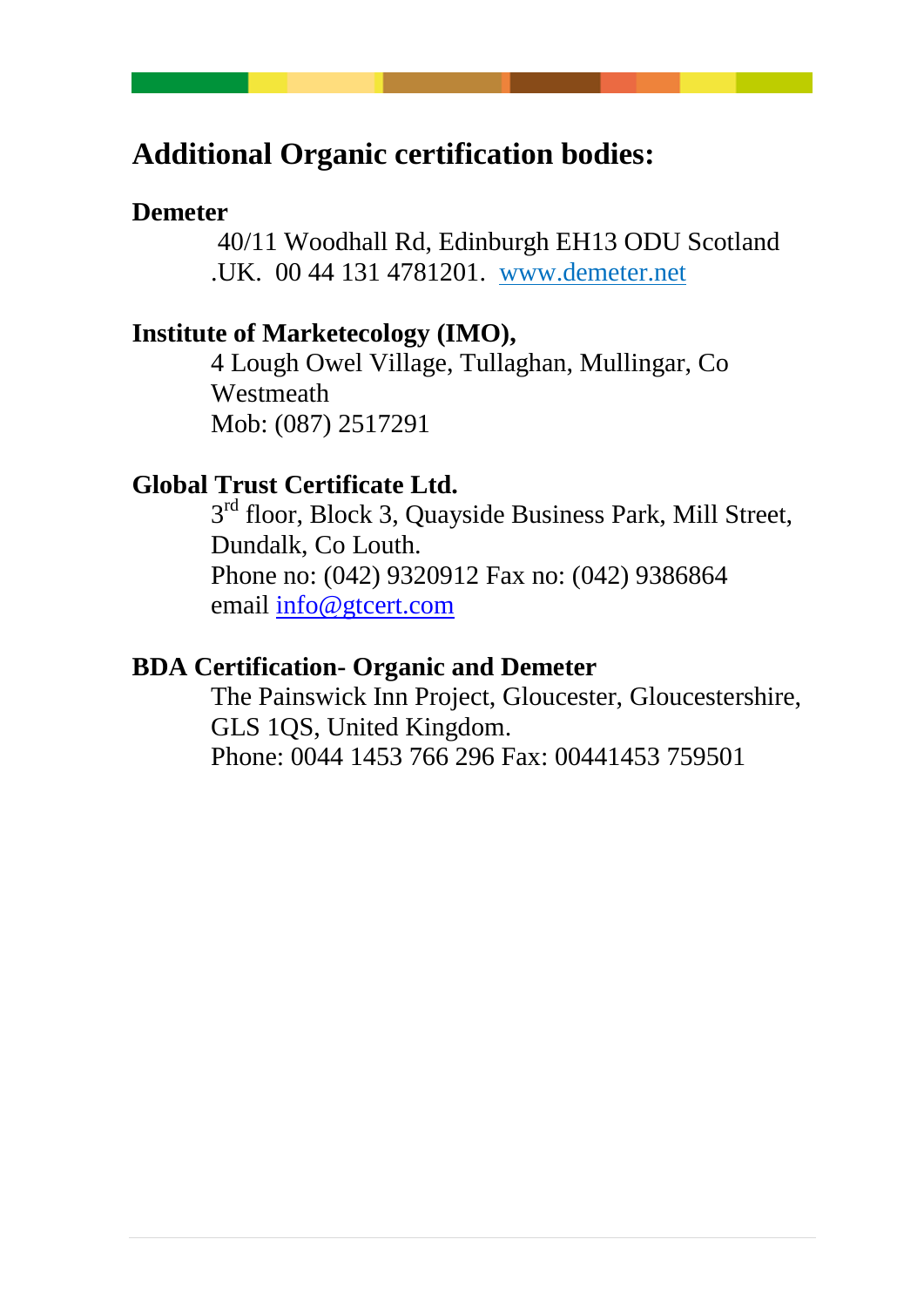## <span id="page-22-0"></span>**Information on Organic Farming**

Website: www. teagasc.ie/organics for further information.

## **Teagasc Organic Specialists:**

Dan Clavin, Teagasc, Mellows Dev Centre, Athenry, CoGalway dan.clavin@teagasc.ie

Elaine Leavy, Teagasc, Grange, Dunsany, Co. Meath. elaine.leavy@.teagasc.ie

## **Department of Agriculture, Food and Marine**

Department of Agriculture, Food and Marine Dept of Agriculture Food& Marine, Organic Unit, Johnstown Castle Est, Wexford 053-9163400

[organicunit@agriculture.gov.ie;](mailto:organicunit@agriculture.gov.ie) [www.agriculture.gov.ie](http://www.agriculture.gov.ie/)